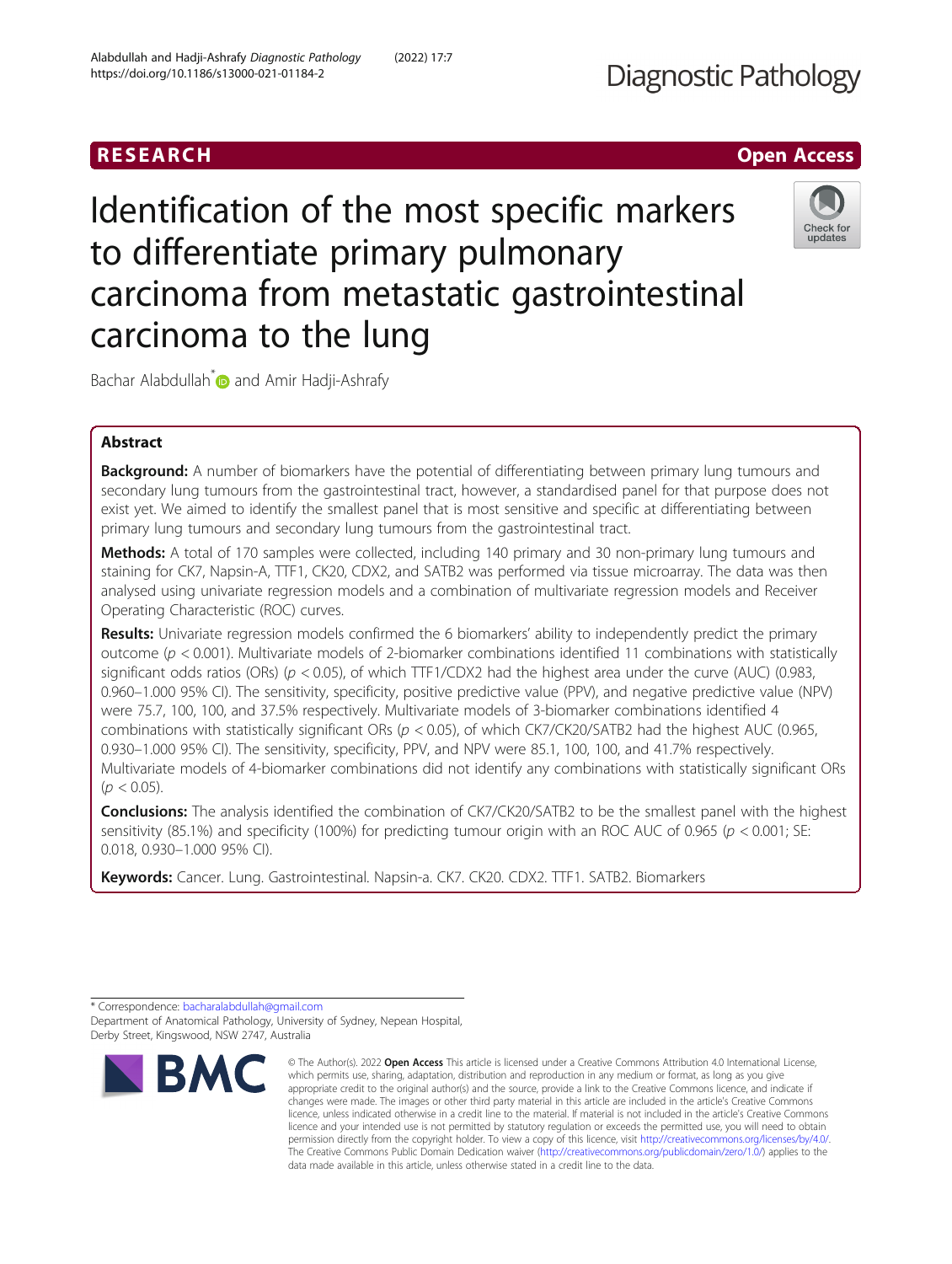# Background

Lung cancer is the second most prevalent cancer in both men and women [\[1\]](#page-7-0) and remains the leading cause of cancer-related deaths in both at 55.9 and 36.6 deaths per 100,000 respectively [[1,](#page-7-0) [2](#page-7-0)]. The 2015 WHO Classification of Lung Tumors divides lung tumours into 6 main types and 77 subtypes based on histological appearance. The 6 main types are epithelial, neuroendocrine, mesenchymal, lymphohistocytic, tumours of ectopic origin, and metastatic tumours, while the most important subtypes include adenocarcinoma and squamous, small, and large-cell carcinomas [\[3](#page-7-0)]. Another method of classification looks at the neoplastic cells' site of origin and classifies tumours as either primary (arising directly from the lungs), or secondary (metastasising to the lung from a distant site). The combination of the histological pattern and site of origin offers clinicians insight into the tumour's staging, prognosis, and management options. Ensuring accurate identification and classification is of paramount importance in the ever growing age of immunotherapy, offering patients hope instead of the current grim outlook. Identification is traditionally done by correlating clinical evidence with radiological and pathological findings. Accurate classification falls on the shoulders of the anatomical pathologist and depends on a number of factors including the quality of the biopsy, the experience of the pathologist, and the extent of tumour differentiation. Well differentiated tumours have a clear histopathological pattern and are easy to classify. Poorly differentiated tumours on the other hand do not have a clear histopathological pattern and their classification was traditionally highly dependent on the pathologist's level of expertise. This introduced inconsistencies in diagnosis, classification, and ultimately patient management. One emerging tool to assist with accurate identification and classification is the detection of specific biological markers (biomarkers) in tumour samples using immunohistochemical (IHC) staining techniques. Biomarkers are defined as "any substance, structure, or process that can be measured in the body or its products and influence or predict the incidence of outcome or disease" [[4\]](#page-7-0). Some biomarkers are preferentially expressed in certain types of tissue but not in others, thus offering a method of objectively identifying the histological subtype of a tumour even if it exhibits poor differentiation.

Since their introduction, the use of biomarkers has become part of the routine diagnostic workup. Biomarkers traditionally used for the diagnosis of lung tumours include TTF1, Napsin-A, and CK7. Diagnosis of gastrointestinal tract (GIT) tumours requires a different set of biomarkers, the most useful of which include CK20, CDX2, and most recently SATB2. Despite recommendations for their use in aiding diagnosis, which biomarkers are used highly depends on the individual practices of institutions. TTF1  $[5-7]$  $[5-7]$  $[5-7]$  $[5-7]$  $[5-7]$  and Napsin-A  $[5, 7]$  $[5, 7]$  $[5, 7]$  exhibit high sensitivity and specificity for well differentiated primary lung adenocarcinomas, but there are a number of reported cases of less differentiated samples that exhibit little to no staining with these two markers [\[7](#page-7-0)]. Moreover, there have been occasional cases of colonic adenocarcinomas that show strong and diffuse staining with TTF1 [\[7](#page-7-0)]. Similarly, there are reported cases of CK7 expression in primary GIT tumours [[8\]](#page-7-0). CK20 is highly sensitive for the detection of colorectal carcinoma but has a low specificity [\[9](#page-7-0)]. CDX2 is preferentially expressed in the intestinal epithelium, thus is very sensitive for detecting colorectal adenocarcinoma [[10,](#page-7-0) [11](#page-7-0)], but there have been reported cases of primary lung adenocarcinomas that express CDX2 [[10](#page-7-0), [11\]](#page-7-0). SATB2 has recently been shown to be highly sensitive for colorectal adenocarcinomas with sensitives that range between 80 and 97% [\[7](#page-7-0), [9](#page-7-0), [12](#page-7-0)–[16](#page-7-0)]. Similar to its counterparts, SATB2 may still show low level expression in primary lung adenocarcinomas [[12](#page-7-0)]. With all the shortcomings of the biomarkers currently used in practice, SATB2 has the potential of adding value in differentiating between primary and secondary lung tumours. Additionally, with the overabundance of markers that can be used for that purpose, there are no studies to date that attempt to identify the smallest, most optimal panel for differentiating primary and secondary lung tumours; this study attempts to do address that gap.

The study aims to investigate the differential expression of the biomarkers CK7, Napsin-A, TTF1, CK20, CDX2, and SATB2 in samples of primary lung, secondary lung, and primary GIT tumours to identify the smallest panel with the highest sensitivity and specificity for differentiating between primary lung tumours and metastatic GIT tumours to the lungs. Our main hypothesis states that the expression of CK7, Napsin-A, TTF1, CK20, CDX2, and SATB2 in lung tumours is dependent on the tumour's site of origin. If true, we speculate that the use of these biomarkers will be significant in differentiating between primary and secondary lung tumours, with CK7, Napsin-A, and TTF1 being positive if primary, and CK20, CDX2, and SATB2 being positive if secondary. We also predict that a panel consisting of Napsin-A, TTF1, and SATB2 will be the most sensitive and specific at differentiating between primary and secondary lung tumours.

# Methods

A low-and-negligible risk (LNR) ethics application was prepared and approval from the Nepean and Blue Mountains Local Health District Human Research Ethics Committee was received on November 27th, 2017. Subsequently, a search was performed using a central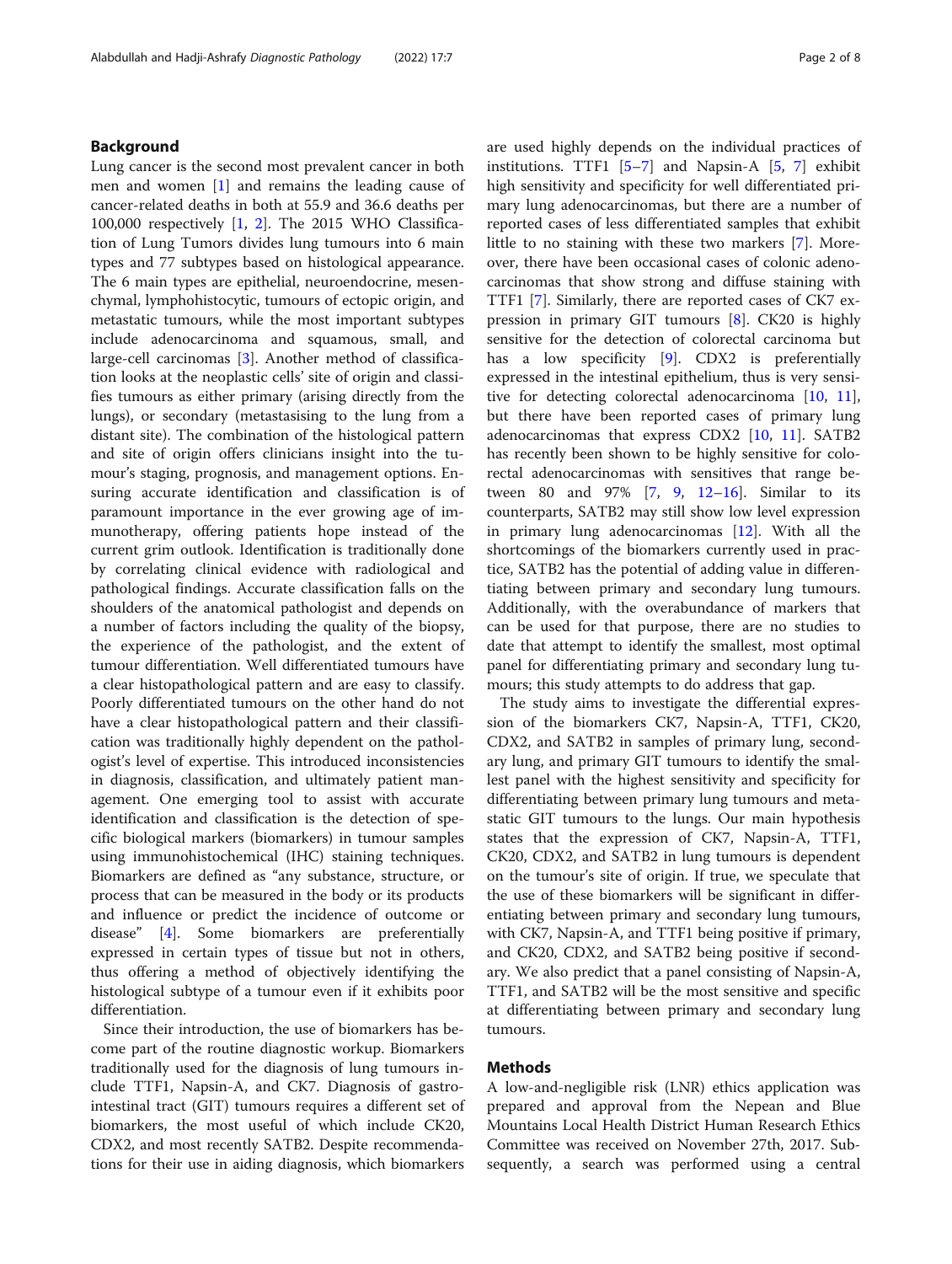directory of tumour biopsies and resections done at Nepean Hospital (NSW, Australia). The search looked at all lung resections and biopsies, and all GIT tumour resections done in the last 60 months. The search yielded 200 lung resections, 199 core lung biopsies, 7 wedge lung biopsies, and 29 colon tumour resections. Samples to be included in the study needed to be of a pattern common to both lung and GIT tumours (such as adenocarcinomas) to allow meaningful investigation of their origin. Hence, primary squamous and small-cell lung carcinomas were excluded. Secondary tumours not originating from the GIT (e.g. metastatic pancreatic adenocarcinomas) were also excluded as their biomarker staining pattern is different to that of GIT tumours. Subsequently, pathology reports were inspected and the case number, medical record number (MRN), name, age, sex, reported diagnosis, site of origin, specimen type, tumour block numbers, and previously done biomarker stain results were collected. The samples were then filtered and any duplicates (patients with more than one biopsy from the same site) were removed. The initial working set of 179 samples was then established and included 146 primary lung, 10 secondary lung, 21 primary GIT, and 2 undifferentiated tumours. Primary lung tumours included atypical and typical carcinoid tumours, neuroendocrine tumours, and pulmonary adenocarcinomas ranging from undifferentiated to well differentiated with variable subtypes including mucinous, non-mucinous adenocarcinoma in situ, acinar, lepidic, papillary, and micropapillary, Secondary lung tumours and primary GIT tumours were all adenocarcinomas originating from the colon and rectum. The 2 undifferentiated tumours were excluded from the analysis as they did not have an official classification. Of the 177 samples identified, 160 paraffin blocks were retrieved from storage and 17 were not found. These 17 were still included as their pathology reports showed previous biomarker stains that can be included in the analysis.

Each sample was then assigned a random number to facilitate blinding when interpreting results. This was done in excel by creating a column with a list of numbers from 1 to 177. The corresponding cells in the adjacent column were filled with randomly generated numbers using excel's RAND function. Both columns were subsequently selected and the column containing the random numbers was sorted in ascending order, causing the first column to randomise, giving each sample a unique ID.

Staining of biomarkers was done using the tissue microarray method. This method creates individual slides with multiple, small tumour samples as opposed to the traditional method of having 1 tumour sample per slide. This allows for more rapid and cost efficient staining but increases the risk of unsuccessful stains. A punch size of 3 mm was utilised. Of the 160 blocks retrieved, 34 did not have sufficient volume to undergo tissue microarray. The 128 blocks left were melted and the appropriate number and volume of tissue was retrieved and re-paraffinised into new biomarker-specific blocks. Each new block included a control that is known to stain positive for the respective biomarker. In total, 13 CK7 (OV-TL, DAKO), 12 Napsin-A (MRQ60, CELLMARQUE), 8 TTF1 (SP141, VENTANA), 15 CK20 (KS, DAKO), 15 CDX2 (EPR2764Y, CELLMARQUE), and 15 SATB2 (EP281, CELLMARQUE) blocks were created. The new blocks were then used to make immunoperoxidase (IPX) compatible slides for IHC staining using a Ventana machine. Following staining, the slides were interpreted independently by the chief and second investigators, and the results were recorded as either positive, negative, or unsuccessful. Any conflicts in interpretation were settled by consensus. Finally, the results of staining were added to the initial data set and samples with all 6 biomarkers missing were removed, leaving a total of 170 samples.

Logically, to obtain the smallest, most sensitive and specific panel of biomarkers for differentiating between primary and non-primary tumours (dichotomous outcome), binary logistic regression models that use 'tumour origin' as the dependent variable and the biomarkers as the covariates need to be created, starting with univariate models and moving on to multivariate models of 2 to 6 covariates. Firstly, the data was coded into SPSS (tumour origin: 0 = non-primary,  $1 =$  primary; stains:  $0 =$  negative,  $1 =$  positive,  $2 =$  missing). For our analysis, 'non-primary' included both secondary lung tumours and primary GIT tumours as both have the same staining pattern. The missing data points were computed into SPSS as to be excluded from the analysis. A univariate binary logistic regression analysis was performed with each of the 6 biomarkers as covariates [Table [1](#page-3-0)]. Subsequently, a multivariate binary logistic regression analysis was performed using 15 different 2-biomarker combinations [Table [2\]](#page-3-0), 20 different 3-biomarker combinations [Table [3\]](#page-4-0), and 15 different 4-biomarker combinations, and the predicted probability of each outcome was recorded as a new variable. The combinations with non-significant odds ratios (ORs) ( $p \ge 0.05$ ) were excluded from further analysis. Receiver Operating Characteristic (ROC) curves of the statistically significant ( $p < 0.05$ ) combinations were constructed using the outcome's 'predicted probability' as the test variable and the outcome (tumour origin) as the state variable. The area under the curve (AUC) was then used to compare models' ability to predict the outcome [Tables [2](#page-3-0) and [3\]](#page-4-0).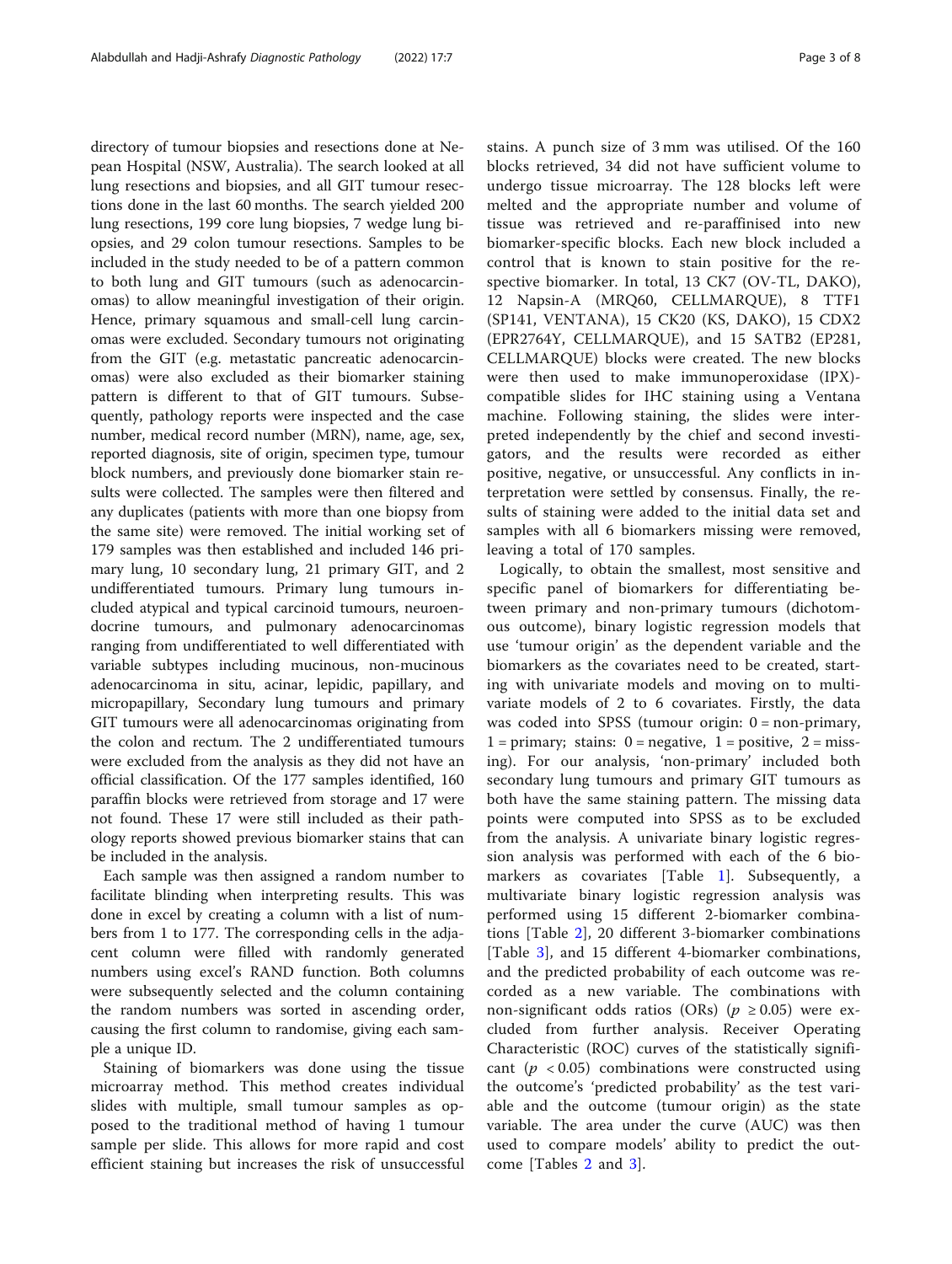<span id="page-3-0"></span>

| # | Marker                    | <b>OR</b> |              | p-value Sensitivity Specificity |       | <b>PPV</b> | <b>NPV</b> |
|---|---------------------------|-----------|--------------|---------------------------------|-------|------------|------------|
|   | CK7                       | 19.425    | ${}_{0.001}$ | 93.3%                           | 58.3% | 91.7%      | 63.6%      |
|   | 2 Napsin-A 30.083 < 0.001 |           |              | 76.0%                           | 90.5% | 97.9%      | 38.8%      |
|   | TTF1                      | 54.327    | < 0.001      | 813%                            | 92.6% | 98.3%      | 49.0%      |
| 4 | CK20                      | 0029      | < 0.001      | 571%                            | 96.3% | 66.7%      | 94.6%      |
|   | CDX <sub>2</sub>          | 0.003     | < 0.001      | 94 1%                           | 96.2% | 80.0%      | 99.0%      |
| 6 | SATB <sub>2</sub>         | 0.033     | < 0.001      | 75.0%                           | 90.9% | 62.5%      | 947%       |

# Results

Positive controls were observed on all slides indicating successful overall staining using the Ventana machine. However, staining of some individual samples within each slide was unsuccessful. Table 1 in additional file [1](#page-6-0) summarises the proportion of successful stains for each biomarker.

Of the 143 samples stained for CK7, 119 (83.2%) were primary and 24 (16.8%) were non-primary. Of the 119 primary tumours, 111 (93.3%) stained positive and 8 (6.7%) stained negative. Of the 24 non-primary tumours, 14 (58.3%) stained negative and 10 (41.7%) stained positive [Table 2 in additional file [1\]](#page-6-0).

Of the 146 samples stained for Napsin-A, 125 (85.6%) were primary and 21 (14.4%) were non-primary. Of the 125 primary tumours, 95 (76.0%) stained positive and 30 (24.0%) stained negative. Of the 21 non-primary tumours, 19 (90.5%) stained negative and 2 (9.5%) stained positive [Table [3](#page-4-0) in additional file [1\]](#page-6-0).

Of the 166 samples stained for TTF1, 139 (83.7%) were primary and 27 (16.3%) were non-primary. Of the 139 primary tumours, 113 (81.3%) stained positive and 26 (18.7%) stained negative. Of the 27 non-primary tumours, 25 (92.6%) stained negative and 2 (7.4%) stained positive [Table 4 in additional file [1\]](#page-6-0).

Of the 123 samples stained for CK20, 109 (88.6%) were primary and 14 (11.4%) were non-primary. Of the 109 primary tumours, 105 (96.3%) stained negative and 4 (3.7%) stained positive. Of the 14 non-primary tumours, 8 (57.1%) stained positive and 6 (42.9%) stained negative [Table 5 in additional file [1\]](#page-6-0).

Of the 121 samples stained for CDX2, 104 (86.0%) were primary and 17 (14.0%) were non-primary. Of the 104 primary tumours, 100 (96.2%) stained negative and Table 2 Outcomes of binary logistic regression models of 15 different 2-biomarker combinations showing the odds ratio (OR) and the corresponding  $p$ -values of each biomarker when the other in the combination is controlled. A comparison of the area under the curve (AUC) and the corresponding  $p$ -values generated from the Receiver Operating Characteristic (ROC) curves for each of the 11 statistically significant 2-biomarker combinations is also shown. The OR here signifies the odds of belonging to the 'primary lung tumour' group of the 'tumour origin' outcome

| #              | Markers           | OR                       | $p$ -value | ROC AUC | $p$ -value |
|----------------|-------------------|--------------------------|------------|---------|------------|
| 1              | CK7               | $1.6162 \times 10^{1}$   | < 0.001    | 0.877   | < 0.001    |
|                | Napsin-A          | $1.5424 \times 10^{1}$   | 0.001      |         |            |
| $\overline{2}$ | CK7               | 6.8660                   | 0.005      | 0.893   | < 0.001    |
|                | TTF1              | $2.6690 \times 10^{1}$   | < 0.001    |         |            |
| 3              | CK7               | 8.4970                   | 0.012      | 0.848   | < 0.001    |
|                | CK20              | $3.5000 \times 10^{-2}$  | < 0.001    |         |            |
| 4              | CK7               | $3.0468 \times 10^8$     | 0.996      | N/A     |            |
|                | CDX <sub>2</sub>  | $2.7351 \times 10^{-10}$ | 0.996      |         |            |
| 5              | CK7               | $1.8114 \times 10^{1}$   | < 0.001    | 0.883   | < 0.001    |
|                | SATB2             | $7.9000 \times 10^{-2}$  | 0.001      |         |            |
| 6              | Napsin-A          | 3.7190                   | 0.133      | N/A     |            |
|                | TTF1              | $6.1509 \times 10^{8}$   | 0.996      |         |            |
| 7              | Napsin-A          | 9.2810                   | 0.016      | 0.785   | < 0.001    |
|                | CK20              | $5.1000 \times 10^{-2}$  | 0.006      |         |            |
| 8              | Napsin-A          | $1.6645 \times 10^{1}$   | 0.030      | 0.978   | < 0.001    |
|                | CDX2              | $4.0000 \times 10^{-3}$  | < 0.001    |         |            |
| 9              | Napsin-A          | $2.5106 \times 10^{1}$   | 0.001      | 0.943   | < 0.001    |
|                | SATB <sub>2</sub> | $2.3000 \times 10^{-2}$  | < 0.001    |         |            |
| 10             | TTF1              | $3.5732 \times 10^{1}$   | 0.002      | 0.935   | < 0.001    |
|                | CK20              | $1.7000 \times 10^{-2}$  | < 0.001    |         |            |
| 11             | TTF1              | $2.3587 \times 10^{1}$   | 0.015      | 0.983   | < 0.001    |
|                | CDX2              | $3.0000 \times 10^{-3}$  | < 0.001    |         |            |
| 12             | TTF1              | $3.7699 \times 10^{1}$   | < 0.001    | 0.912   | < 0.001    |
|                | SATB <sub>2</sub> | $3.4000 \times 10^{-2}$  | < 0.001    |         |            |
| 13             | CK20              | $2.3810 \times 10^{-1}$  | 0.268      | N/A     |            |
|                | CDX2              | $3.5179 \times 10^{-10}$ | 0.996      |         |            |
| 14             | CK20              | $7.0000 \times 10^{-3}$  | < 0.001    | 0.883   | < 0.001    |
|                | SATB <sub>2</sub> | $6.4000 \times 10^{-2}$  | 0.004      |         |            |
| 15             | CDX2              | $2.0760 \times 10^{-10}$ | 0.996      | N/A     |            |
|                | SATB <sub>2</sub> | $4.6710 \times 10^{-9}$  | 0.996      |         |            |

4 (3.8%) stained positive. Of the 17 non-primary tumours, 16 (94.1%) stained positive and 1 (5.9%) stained negative [Table 6 in additional file [1\]](#page-6-0).

Of the 119 samples stained for SATB2, 99 (83.2%) were primary and 20 (16.8%) were non-primary. Of the 119 primary tumours, 90 (90.9%) stained negative and 9 (9.1%) stained positive. Of the 20 non-primary tumours,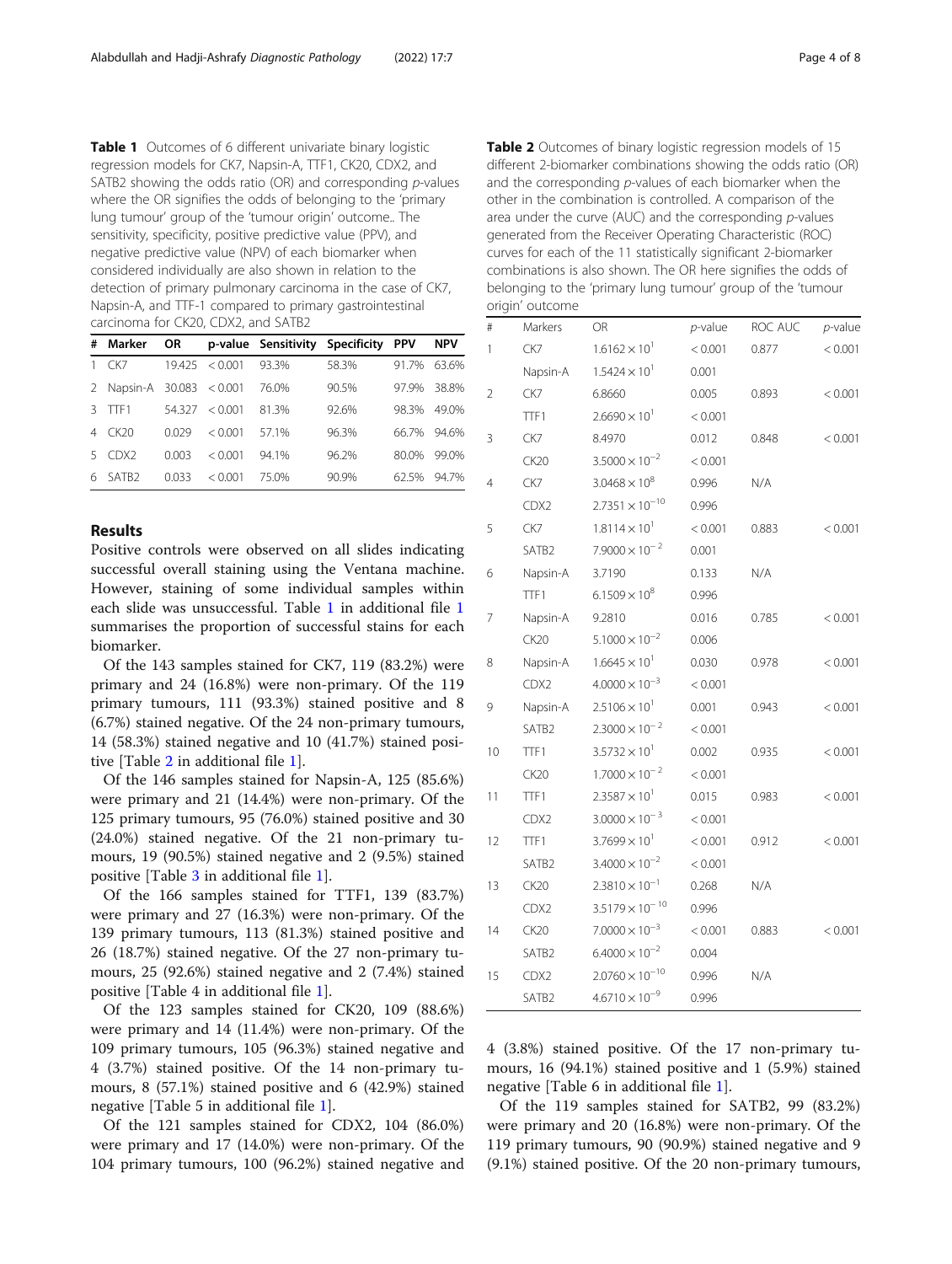<span id="page-4-0"></span>

| Table 3 Outcomes of binary logistic regression models of 20 different 3-biomarker combinations showing the odds ratio (OR) and       |
|--------------------------------------------------------------------------------------------------------------------------------------|
| the corresponding p-values of each biomarker when the others in the combination are controlled. A comparison of the area under       |
| the curve (AUC) and the corresponding p-values generated from the Receiver Operating Characteristic (ROC) curves for each of the     |
| 4 statistically significant 3-biomarker combinations is also shown. The OR here signifies the odds of belonging to the 'primary lung |
| tumour' group of the 'tumour origin' outcome                                                                                         |

| $\#$           | <b>Markers</b> | OR                       | p-value  | ROC AUC                 | p-value |
|----------------|----------------|--------------------------|----------|-------------------------|---------|
| $\mathbf{1}$   | TTF1           | $4.8484 \times 10$ [15]  | 0.994    | $\mathsf{N}/\mathsf{A}$ |         |
|                | CK20           | $1.0856 \times 10^{-17}$ | 0.994    |                         |         |
|                | SATB2          | $2.5186 \times 10^{-9}$  | 0.996    |                         |         |
| $\overline{2}$ | TTF1           | $6.6786 \times 10$ [7]   | 0.994    | $\mathsf{N}/\mathsf{A}$ |         |
|                | CK20           | $3.7433 \times 10^{-8}$  | 0.994    |                         |         |
|                | CDX2           | $9.0702 \times 10^{-16}$ | 0.993    |                         |         |
| 3              | TTF1           | $1.0066 \times 10$ [15]  | 0.994    | $\mathsf{N}/\mathsf{A}$ |         |
|                | CDX2           | $4.7399 \times 10^{-24}$ | 0.992    |                         |         |
|                | SATB2          | $4.2070 \times 10^{-16}$ | 0.994    |                         |         |
| 4              | Napsin-A       | $9.5063 \times 10[6]$    | 0.994    | $\mathsf{N}/\mathsf{A}$ |         |
|                | TTF1           | $4.2801 \times 10^{21}$  | 0.992    |                         |         |
|                | SATB2          | $1.2550 \times 10^{-15}$ | 0.993    |                         |         |
| 5              | Napsin-A       | $7.5000 \times 10^{-1}$  | 0.799    | $\mathsf{N}/\mathsf{A}$ |         |
|                | TTF1           | $2.2365 \times 10$ [15]  | 0.995    |                         |         |
|                | <b>CK20</b>    | $5.2321 \times 10^{-9}$  | 0.996    |                         |         |
| 6              | Napsin-A       | 1.4559                   | 0.823    | $\mathsf{N}/\mathsf{A}$ |         |
|                | TTF1           | $3.7603 \times 10[8]$    | 0.996    |                         |         |
|                | CDX2           | $5.7080 \times 10^{-3}$  | 0.000447 |                         |         |
| $\overline{7}$ | Napsin-A       | 6.6000                   | 0.078    | $\mathsf{N}/\mathsf{A}$ |         |
|                | CK20           | 0.0236                   | 0.026    |                         |         |
|                | SATB2          | 0.0716                   | 0.020    |                         |         |
| 8              | Napsin-A       | 7.0029                   | 0.189    | $\mathsf{N}/\mathsf{A}$ |         |
|                | <b>CK20</b>    | 0.7798                   | 0.875    |                         |         |
|                | CDX2           | $4.3559 \times 10^{-10}$ | 0.996    |                         |         |
| 9              | Napsin-A       | $3.4919 \times 10$ [14]  | 0.993    | $\mathsf{N}/\mathsf{A}$ |         |
|                | CDX2           | $8.186 \times 10^{-23}$  | 0.992    |                         |         |
|                | SATB2          | $5.3664 \times 10^{-15}$ | 0.993    |                         |         |
| 10             | CK7            | 8.2054                   | 0.027    | 0.910                   | < 0.001 |
|                | TTF1           | $2.0773 \times 10$ [1]   | 0.002    |                         |         |
|                | SATB2          | $7.0791 \times 10^{-2}$  | 0.005    |                         |         |
| 11             | CK7            | 3.6169                   | 0.201    | $\mathsf{N}/\mathsf{A}$ |         |
|                | TTF1           | $2.5458 \times 10^{1}$   | 0.004    |                         |         |
|                | CK20           | $1.8967 \times 10^{-2}$  | 0.001    |                         |         |
| 12             | ${\sf CK7}$    | $1.5920 \times 10^{8}$   | 0.996    | $\mathsf{N}/\mathsf{A}$ |         |
|                | TTF1           | $1.1861 \times 10^{1}$   | 0.063    |                         |         |
|                | CDX2           | $3.6135 \times 10^{-10}$ | 0.996    |                         |         |
| 13             | CK7            | $2.3990 \times 10^{1}$   | 0.006    | N/A                     |         |
|                | Napsin-A       | 2.0456                   | 0.495    |                         |         |
|                | TTF1           | $8.2481 \times 10^{8}$   | 0.996    |                         |         |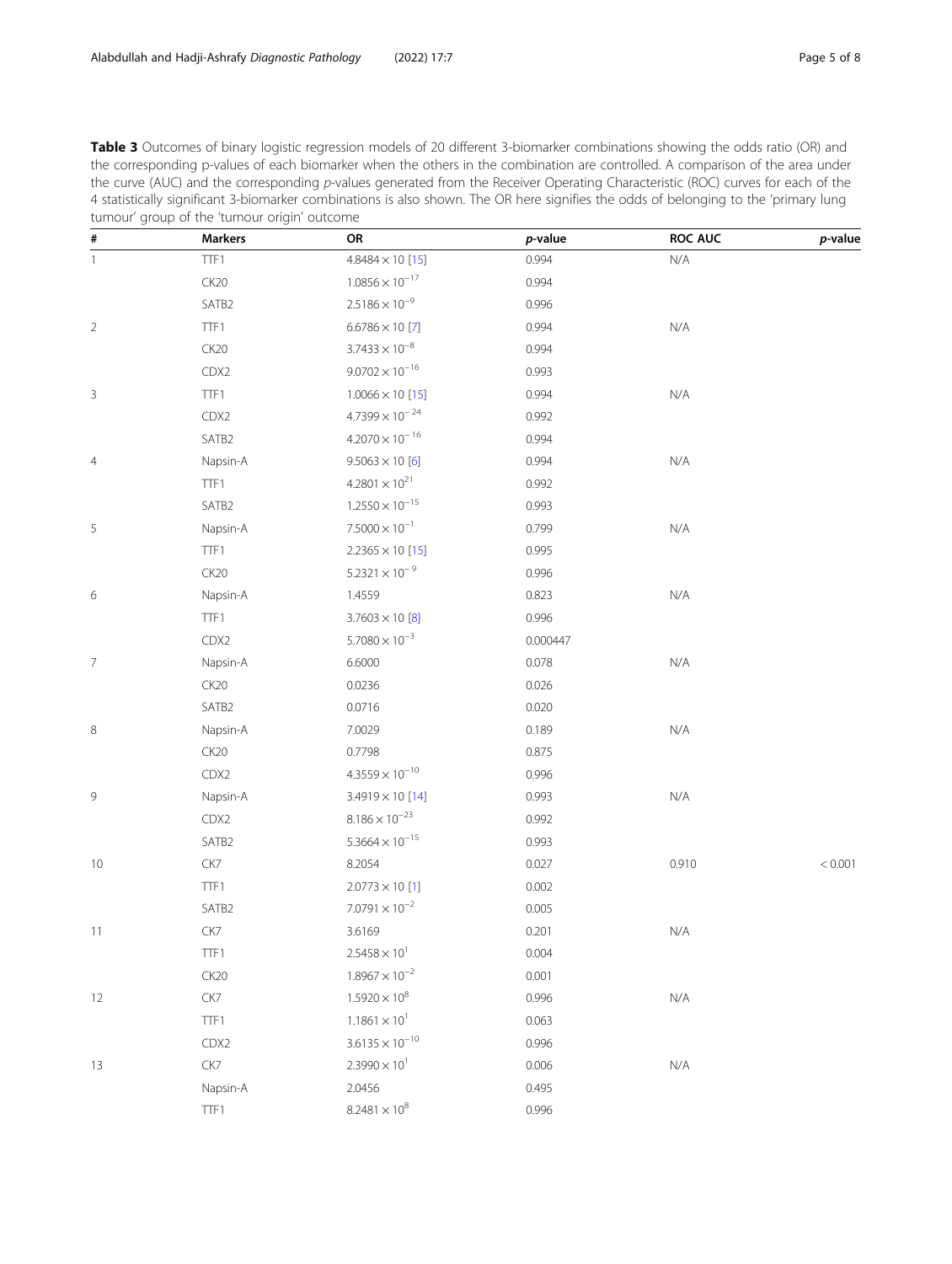|    | tumour' group of the 'tumour origin' outcome (Continued) | the corresponding p-values of each biomarker when the others in the combination are controlled. A comparison of the area under<br>the curve (AUC) and the corresponding p-values generated from the Receiver Operating Characteristic (ROC) curves for each of the<br>4 statistically significant 3-biomarker combinations is also shown. The OR here signifies the odds of belonging to the 'primary lung |                 |         |                 |
|----|----------------------------------------------------------|------------------------------------------------------------------------------------------------------------------------------------------------------------------------------------------------------------------------------------------------------------------------------------------------------------------------------------------------------------------------------------------------------------|-----------------|---------|-----------------|
| #  | <b>Markers</b>                                           | ΟR                                                                                                                                                                                                                                                                                                                                                                                                         | <i>p</i> -value | ROC AUC | <i>p</i> -value |
| 14 | CK7                                                      | $1.5328 \times 10^{1}$                                                                                                                                                                                                                                                                                                                                                                                     | 0.013           | 0.964   | < 0.001         |
|    | Napsin-A                                                 | 8.9019                                                                                                                                                                                                                                                                                                                                                                                                     | 0.031           |         |                 |

15 CK7 1.1446 $\times$  10<sup>1</sup> 0.024 0.808 0.004 0.808 0.004

SATB2  $4.5187 \times 10^{-2}$  0.002

Napsin-A 7.5571 0.034  $CK20$   $4.2770 \times 10^{-2}$  0.007 16 CK7 CK7 2.9564 $\times$  10<sup>8</sup> 0.996 N/A

| Table 3 Outcomes of binary logistic regression models of 20 different 3-biomarker combinations showing the odds ratio (OR) and       |
|--------------------------------------------------------------------------------------------------------------------------------------|
| the corresponding p-values of each biomarker when the others in the combination are controlled. A comparison of the area under       |
| the curve (AUC) and the corresponding p-values generated from the Receiver Operating Characteristic (ROC) curves for each of the     |
| 4 statistically significant 3-biomarker combinations is also shown. The OR here signifies the odds of belonging to the 'primary lung |
| tumour' aroup of the 'tumour origin' outcome (Continued)                                                                             |

| $4.4641 \times 10^{-10}$<br>CDX2<br>0.996<br>$3.3543 \times 10^{1}$<br>17<br>CK7<br>0.005<br>0.965<br>< 0.001<br>$2.8180 \times 10^{-3}$<br>CK20<br>0.000<br>$5.5332 \times 10^{-2}$<br>SATB <sub>2</sub><br>0.021<br>$5.4692 \times 10^{7}$<br>18<br>CK7<br>0.996<br>N/A<br>$1.3333 \times 10^{-1}$<br>CK20<br>0.158<br>$1.9131 \times 10^{-16}$<br>CDX2<br>0.994<br>$1.1369 \times 10^8$<br>CK7<br>19<br>0.996<br>N/A<br>$8.8464 \times 10^{-17}$<br>CDX2<br>0.994<br>$1.5086 \times 10^{-8}$<br>SATB2<br>0.996<br>$7.634 \times 10^{-9}$<br>20<br>CK20<br>0.997<br>N/A<br>$1.5376 \times 10^{-16}$<br>CDX2<br>0.994<br>$2.1357 \times 10^{-8}$<br>SATB2<br>0.996 | Napsin-A | 8.3096 | 0.115 |  |
|---------------------------------------------------------------------------------------------------------------------------------------------------------------------------------------------------------------------------------------------------------------------------------------------------------------------------------------------------------------------------------------------------------------------------------------------------------------------------------------------------------------------------------------------------------------------------------------------------------------------------------------------------------------------|----------|--------|-------|--|
|                                                                                                                                                                                                                                                                                                                                                                                                                                                                                                                                                                                                                                                                     |          |        |       |  |
|                                                                                                                                                                                                                                                                                                                                                                                                                                                                                                                                                                                                                                                                     |          |        |       |  |
|                                                                                                                                                                                                                                                                                                                                                                                                                                                                                                                                                                                                                                                                     |          |        |       |  |
|                                                                                                                                                                                                                                                                                                                                                                                                                                                                                                                                                                                                                                                                     |          |        |       |  |
|                                                                                                                                                                                                                                                                                                                                                                                                                                                                                                                                                                                                                                                                     |          |        |       |  |
|                                                                                                                                                                                                                                                                                                                                                                                                                                                                                                                                                                                                                                                                     |          |        |       |  |
|                                                                                                                                                                                                                                                                                                                                                                                                                                                                                                                                                                                                                                                                     |          |        |       |  |
|                                                                                                                                                                                                                                                                                                                                                                                                                                                                                                                                                                                                                                                                     |          |        |       |  |
|                                                                                                                                                                                                                                                                                                                                                                                                                                                                                                                                                                                                                                                                     |          |        |       |  |
|                                                                                                                                                                                                                                                                                                                                                                                                                                                                                                                                                                                                                                                                     |          |        |       |  |
|                                                                                                                                                                                                                                                                                                                                                                                                                                                                                                                                                                                                                                                                     |          |        |       |  |
|                                                                                                                                                                                                                                                                                                                                                                                                                                                                                                                                                                                                                                                                     |          |        |       |  |
|                                                                                                                                                                                                                                                                                                                                                                                                                                                                                                                                                                                                                                                                     |          |        |       |  |

15 (75.0%) stained positive and 5 (25.0%) stained negative [Table 7 in additional file [1\]](#page-6-0).

Univariate binary logistic regression models showed a significant OR (p < 0.05) of 19.4, 30.1, 54.3, 0.029, 0.003, and 0.033 for CK7, Napsin-A, TTF1, CK20, CDX2, and SATB2 respectively. Table [1](#page-3-0) also summarises the sensitivity, specificity, positive predictive value (PPV), and negative predictive value (NPV) of each marker.

Multivariate analysis was performed for each of the 15 2-biomarker combinations. Of the 15, 11 had statistically significant ORs ( $p < 0.05$ ). ROC curves of the 11 combinations showed all 11 to have statistically significant  $(p < 0.05)$  AUC, with the combination of TTF1/CDX2 having the highest (0.983, 0.960–1.000 95% CI) [Table [2\]](#page-3-0). The sensitivity, specificity, PPV, and NPV of the TTF1/CDX2 panel were 75.7, 100, 100, and 37.5% respectively.

Multivariate analysis was performed for each of the 20 3-biomarker combinations. Of the 20, only 4 had statistically significant ORs ( $p < 0.05$ ). ROC curves of the 4 combinations showed all 4 to have statistically significant  $(p \lt 0.05)$  AUC, with the combination of CK7/CK20/ SATB2 having the highest (0.965, 0.930–1.000 95% CI) [Table [3\]](#page-4-0). The sensitivity, specificity, PPV, and NPV of the CK7/CK20/SATB2 panel were 85.1, 100, 100, and 41.7% respectively.

Multivariate analysis was performed for each of the 15 4-biomarker combinations, however, none of the combinations had statistically significant ORs ( $p < 0.05$ ).

# **Discussion**

The results obtained from our investigation supports our main hypothesis of the dependency of biomarker expression on the tumour's site of origin. Univariate analysis clearly showed that all 6 biomarkers were statistically significant at predicting the outcome [Table [1\]](#page-3-0). CK7, Napsin-A, and TTF1 all had ORs > 1, signifying that they are highly predictive of the outcome coded as 1 (primary origin). Of these 3, TTF1 had the largest OR at 54.3, which means that if a given lung cancer sample is positive for TTF1, the odds of it being primary are 54.3 times more than the odds of it being non-primary. CK20, CDX2, and SATB2 had ORs  $\lt 1$ , signifying that they are highly predictive of the outcome coded as 0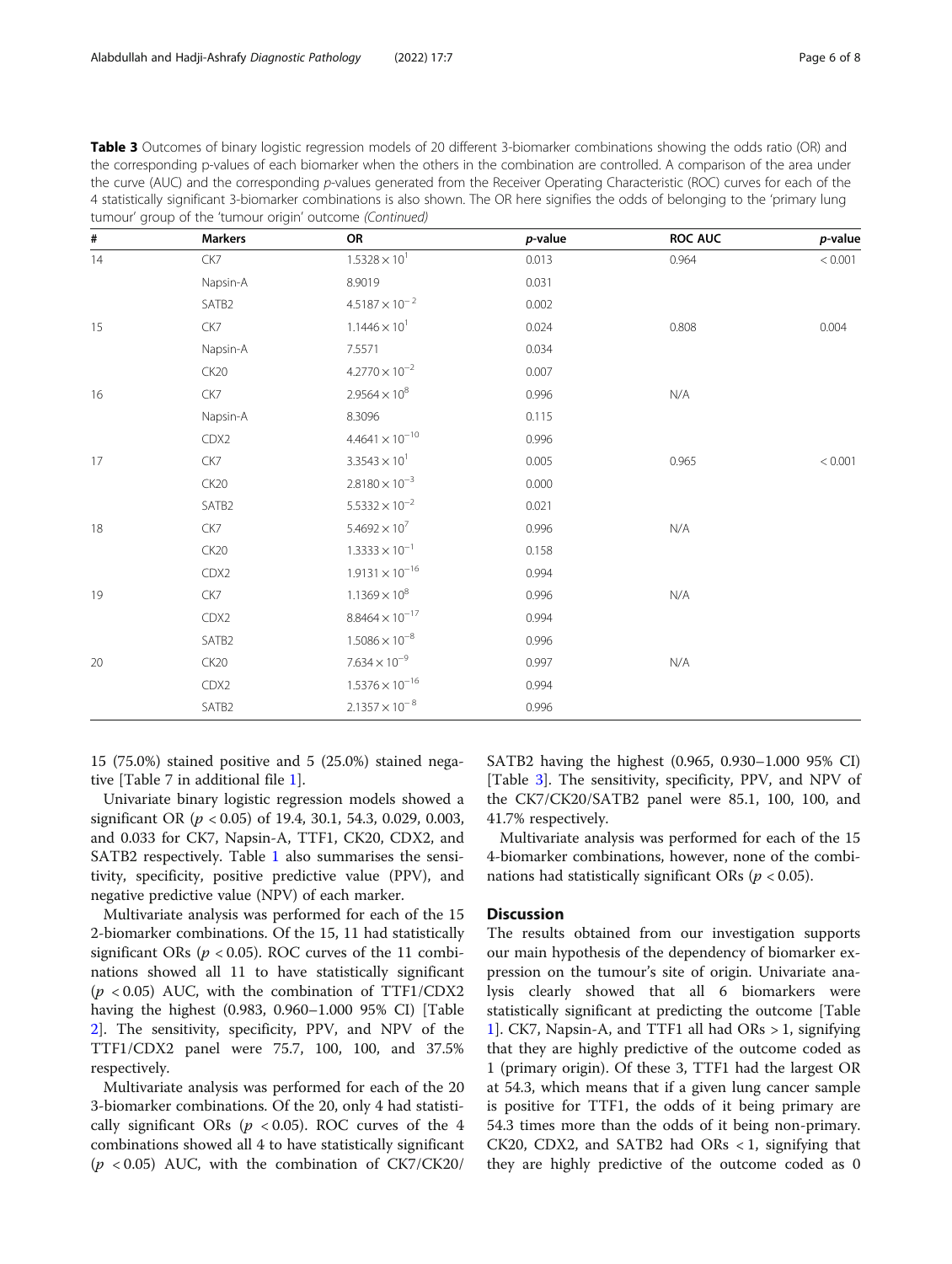<span id="page-6-0"></span>(non-primary origin). Of these 3, CDX2 had the smallest OR for outcome 1 at 0.003, thus reciprocally having the highest OR for outcome 0 at 333.3. This means that if a given lung cancer sample is positive for CDX2, the odds of it being non-primary are 333.3 times more than the odds of it being primary. With such high predictive abilities, the results appear promising at first, however, the flaws of each biomarker are appreciated upon inspection of the sensitivity, specificity, PPV, and NPV of each [Table [1](#page-3-0)]. For example, CK7 has a high sensitivity (93.3%) but a low specificity (58.3%). The high sensitivity indicates a low probability of a false negative result, hence a negative stain is likely to represent a true negative and can rule out primary origin. The low specificity signifies a high false positive rate, hence a positive stain is very likely to be false, hence cannot rule in primary origin. Napsin-A and TTF1 have the opposite problem of having a high specificity but a low sensitivity, thus are good at ruling in primary origin when positive but cannot rule out primary origin if negative. Similarly, CK20 and SATB2 have a high specificity but low sensitivity, thus are good at ruling in non-primary origin when positive (i.e. rule out primary origin), but cannot rule out non-primary origin (i.e. cannot rule in primary origin) when negative. CDX2 is the only biomarker that appears to have both a high sensitivity and specificity, however, it is also the marker associated with the highest standard error (SE) for its OR (reciprocal OR: 333.3, SE 1.150, 4.2–3816.8 95% CI).

Unlike univariate models, multivariate models have at least 2 ORs (1 per covariate), thus their ability to predict the outcome cannot be judged just by comparing the values of their ORs. Consequently, ROC curves were utilised for that purpose by plotting the model's sensitivity on the y-axis and 1-specficity on the x-axis then computing the AUC. A model with a high sensitivity and a high specificity (i.e. low 1-specificity) will have an ROC curve that hugs the upper left corner, hence maximising the AUC. Of all the statistically significant multivariate models [Tables [2](#page-3-0) and [3\]](#page-4-0), the combinations of TTF1/ CDX2 and CK7/CK20/SATB2 had the highest AUC (0.983 and 0.965) amongst their peers. This is contrary to our initial prediction of TTF1/Napsin-A/SATB2 being the optimal panel. The TTF1/CDX2 panel had a moderate sensitivity of 75.7%, very high specificity of 100%, and a PPV and NPV of 100 and 37.5% respectively when the positive test is defined as TTF1+/CDX2-. When compared to TTF1 or CDX2 individually, despite a slight improvement in specificity and PPV, the sensitivity and NPV decrease when compared to both (more drastically when compared to CDX2). Based on that, it is difficult to recommend the TTF1/CDX2 panel over either of its constituents individually. The CK7/CK20/SATB2 panel improves on TTF1/CDX2 slightly with 85.1% sensitivity,

100% specificity, and a PPV and NPV of 100 and 41.7% respectively when a positive test is defined as CK7+/ CK20−/SATB2-. When compared to its individual constituents, it appears that the 3-biomarker panel overcomes some of the individual flaws discussed earlier. The reasonably high sensitivity overcomes the low to moderate sensitivities of CK20 and SATB2, and the high specificity overcomes the low specificity of CK7. The NPV of the panel, however, is much lower than that of its constituents, but despite that, it still appears that the CK7/CK20/SATB2 panel is superior to both the individual constituents as well as the TTF1/CDX2 panel, hence can be recommended over them. None of the 4 biomarker combinations were statistically significant, hence analysis stopped at 3-biomakers.

# Conclusion

The data appears to confirm that panels with more than 3 biomarkers do not offer any additional value in differentiating between primary and non-primary tumour origin. Specifically, a panel made up of CK7, CK20, and SATB2 was shown to be the most sensitive and specific while overcoming the shortcomings of its individual constituents. We believe standardising testing to only include CK7, CK20, and SATB2 will not only provide the best quality of evidence in aiding diagnosis, but will also contribute to significant reduction in sample processing times and associated cost, hence should be adapted in all laboratories.

## Supplementary Information

The online version contains supplementary material available at [https://doi.](https://doi.org/10.1186/s13000-021-01184-2) [org/10.1186/s13000-021-01184-2.](https://doi.org/10.1186/s13000-021-01184-2)

Additional file 1.

#### Acknowledgements

Department of Anatomical Pathology, Nepean Hospital, NSW, Australia; University of Sydney Nepean Clinical School, NSW, Australia.

### Authors' contributions

B.A. and A.H. designed the study concept and protocol. A.H. identified study subjects. B.A. acquired ethics approval and performed data collection. B.A. and A.H. analysed the results and drew appropriate conclusions. B.A. performed statistical analysis and wrote the manuscript.

#### Funding

Funding was provided by research-specific departmental funding (Anatomical Pathology Trust Fund) provided by the Anatomical Pathology Department at Nepean Hospital, NSW, Australia.

#### Availability of data and materials

The data used and analysed are available from the corresponding author on request via email at [bacharalabdullah@gmail.com.](mailto:bacharalabdullah@gmail.com)

#### Declarations

#### Ethics approval and consent to participate

The study was performed in accordance with the Declaration of Helsinki. An ethics approval was received on Monday 27th of November 2017 from the